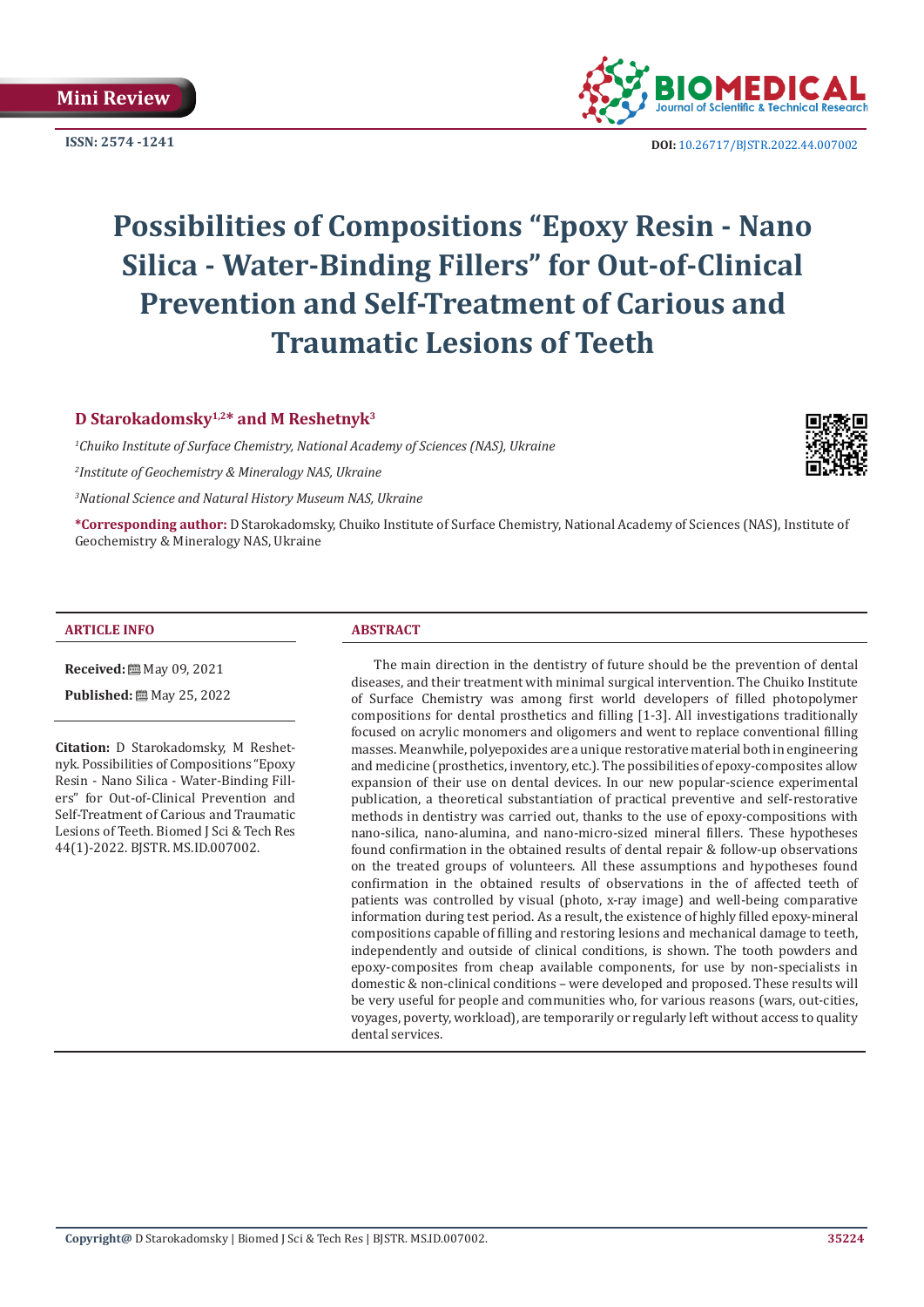# **Mini Review**

We all know this unfortunate situation: the toothache (it chipped, fell out, became hypersensitive) just for the weekend or on a voyage There is no time to treat him in the coming weeks... Your dentist was on vacation, in the next turn for 3 days, and in private dentistry a filling is expensive… In the nearest district clinic, the dentist did not want to treat the "hopeless case", and wrote out a referral for removal to the surgeon ... Queues, uncertainty, spending money ... These troubles, familiar from childhood, haunt most people all their lives, right up to old age. Subsequently, you have to pay for implants, dento-bridges, crowns ... but they bring new problems prolapse, gums-inflammation, bad bite ... Is it really supposed to be like this forever, and our teeth will be such a "5th column" for us all our lives, on which we should keep a constant guard familiar dentists and a separate wallet? Or try not to reckon and endure all disorders, caries, gumboils, and irritation of the teeth? This is also not a solution, but a path to tooth loss at 40-45 years old. But it shouldn't be like this forever. The progress of biomedical and technical research will help to solve this problem, analogically to skin or and bone diseases. From ancient times until the 1940s-60s, people were horrified by any cuts, bites and punctures of the skin. At every step they were threatened then by gangrene, tetanus, malaria, rabies, blood poisoning and other (long forgotten by us) diseases going through the blood. And more recently, in medical institutions one could see posters with recommendations to immediately go to the "emergency room" after the initial treatment with iodine or formalin at the site of a cut or bite. But does anyone do this today - in the era of Panthenol, Iodoform, BF-6, medical cyanoacrylates, and solution of "Brilliant Green"? And now, in the 21st century, does anyone run to the ambulance after being bitten/scratched by a street cat, a tick, or even a dog (not to mention mosquitoes, bees and wasps)? This is a fact - 95% of people have learned to heal skin damage that has recently threatened with terrible consequences – personally by own hands, with the latest and very effective cheap ointments and sprays. So, medicine has solved similar problems in related fields. This applies to biomedicine in general, in almost all of its areas. For half a century, medicine and prophylaxis have taken cardinal steps forward. If back in the 1930s and 1950s epidemics of cholera, measles, diphtheria, malaria, and even typhoid and plague were considered normal, now we don't even mention them.

# **However, Dentistry and Dental Diseases are More Conservative**

Their methods are still somewhere in the 1930s ... except that the drills are not so painful and noisy, the chairs are more beautiful, the anesthesia is better, and fillings are more durable. But this is not a breakthrough, but only an improvement on traditional methods. Dentistry has also experienced a rebirth, with emergence of new polymeric materials. From the 60's and 70's. began the widespread introduction of polymer cements, and from the late 80s - photopolymers. Now, highly filled, fast curing dental polyacrylates have been brought to perfection. And up to now the quality of these materials is constantly improving. Obviously, a typical medical inertia and often political processes have stood in the way of progress in dentistry. In particular, mass practical dentistry remains on the foundation of the methods of the 1940s and 1950s, according to which the treatment of caries remains a nerve-, time-, and money-consuming procedure - and often with side effects and complications. The reforms of medicine in the post-Soviet period led to the curtailment of mass free (and good) polyclinics of the times of the USSR, and their replacement with paid ones (often with a dubious effect) - especially in the field of dentistry. At the same time, such paid private points are a rarity in the regions.

The Chuiko Institute of Surface Chemistry of the National Academy of Sciences was among the first institutions in the world to create its own Laboratory of Biocompatible Materials. It developed some of the first in the USSR and the world photopolymer highly filled compositions for prosthetics and filling, recorded by a number of articles, patents and dissertations [1-3]. Accordingly, the Ukrainian SSR and then Ukraine became the workplace for the first introduction of both innovative brakes of photo-polymerizators (Sakura, Polident) and photopolymer dental pastes (Oxomat, Stomadent, Esta, etc.). All of them focused on acrylic monomers and oligomers and went to replace conventional filling masses. At the same time, in our opinion, the main direction in the development of dentistry of the future should be the prevention of dental diseases, and their treatment with minimal surgical intervention. We already have a positive experience in creating therapeutic prophylactic powders for damaged teeth [4-5]. However, work on the creation of epoxy composites for fillings represents a new special cycle, which has no analogues in the scientific literature so far.

# **One Drawback of Dental Materials Science Should Be Pointed Out**

Since first investigations in 1980-90 s, it has followed the path of using polyacrylates - toxic substances, which however, were allowed for fillings and prosthetics. Many other polymer matrices, in particular polyepoxides, were not considered then, apparently due to their "bad image" as technical and eco-suspicious materials. Indeed - for example, epoxy hardeners are toxic. However, in polyepoxides, they are completely polymerized to an eco-friendly plastic. Acrylic monomers and oligomers do not always harden by 100% (for example, photopolymers), and subsequently the products of underhardening come out of the filling directly into the oral cavity (which sometimes causes sensitivity of the gums and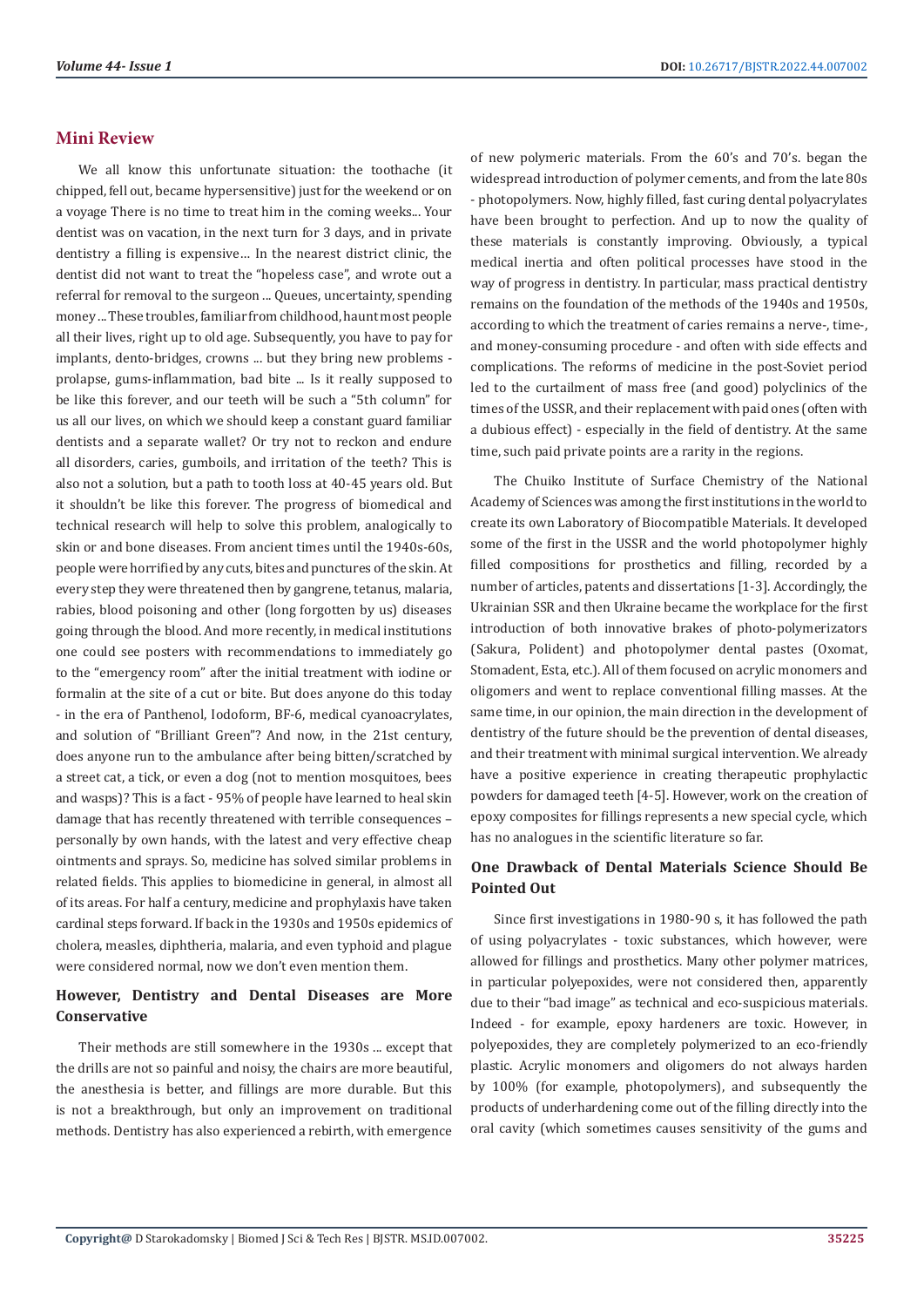only filled teeth, as well as headaches). The first polyacrylic dentofillings allowed headaches, gum disease and other reactions to the release of uncured components into the mouth. Now the quality of dental polymeric compositions has improved, but…the nature of monomeric acrylates and esters remains unfriendly to health. Even in smell-tests, comparisons of acrylic (pungent bad odor) and epoxy (odorless) resins are in favor of epoxies. Of course, "both they are all unnatural chemical synthetics", but whoever sniffed acrylic oligomers (resins for dental polymers) - will no longer want to be in the same room with him. Epoxy resins are odorless, and that's worth something. Of course, technical resins (including those sold in supermarkets) have a poisonous hardener (polyamines, less often anhydrides or sulfur-containing substances). But it's all polymerizing to plastic mass. Meanwhile, polyepoxides are a unique restorative material both in engineering and medicine (prosthetics, inventory, etc.).

The possibilities and open new properties of epoxy composites are far from being exhausted and are constantly expanding. Finally, polyepoxides (with the right filling and curing technique) turn out to be a unique material for filling and restoring teeth - even without a dentist and outside of clinical conditions! It is necessary to know how and when an epoxy compound becomes an effective «cold weld» for a wet and moving surface. Another "negative" against polyepoxides is that they do not like water and wet surfaces. But acrylates don't like them either. That is why costly and even painful procedures for drying reamed teeth with compressed air (quite aggressive for dentin irritated). Our experiments have shown that with a special curing epoxy resin is resistant to moisture, and even on the aquatic environment. It's all about aging - after holding the mixed composition for 2-3 hours until it thickens (if it's not hot, otherwise you need to act faster), it can be safely used as a «putty» for dental chipping or as glue for gluing a fallen crown or part of a tooth. Of course, before that, you need to rinse well, disinfect and (preferably but not necessary) dry the place of application a little (for example, biting a napkin - like a tampon at a dentist).

# **The Results of Experiment**

The first experiments on non-clinical (including self-tested) filling and gluing of chipped teeth were carried out. For work, an epoxy composition was used: Epoxy520+ resin, fresh PEPA hardener (5:1), filled with 65% gypsum and white cement (gives a nice "dental" color but can be replaced with ordinary grease\black cement). After adding the hardener, the composition was kept for

3+-0.5 h - until a semi-solid consistency with high stickiness. After that, for 30+-10 min the composition was still suitable for strong adhesion (within 1-2 min) with a wet tooth surface. In all cases, priming of the tooth surface was not carried out (since the priming composition of the same composition for the most part turned into a weakening layer). Tooth surface preparation was also simplified to a series of rinses, followed by a soft brush with nano-silica (or another desiccant) and a swab snack. The filling (or crown) was applied immediately after such drying, with a certain pressure and holding for 1-2 minutes. After that, the patient personally selfcorrected the bite and the shape of the filling or the glued part of the tooth. Subsequently, for 3-7 hours (including for a night's sleep), the operation site remained at rest, and only self-corrections of the bite and shape were carried out (and the separated parts of the glue were also removed).

As a result of the tests, it was found that these compositions can effectively glue the fallen fragments of dental crowns, artificial jaws, or teeth (Figure 1). In the future, they hold well in this position and withstand all loads.

They are no less effective when gluing fallen fragments of living teeth - for example, broken or broken ones (Figure 2). At the same time, the preparation procedure is simplified as much as possible - since it is limited to simple pre-rinsing and wiping the place of gluing (sealing) with a light antiseptic. These restorations may require repeating the gluing procedure (under non-optimal operating conditions or errors in the post-curing process in the mouth), after which the composite is firmly embedded and well withstands dental loads for many years (Figure 2). It is effective to use these compositions in home and family conditions for the restoration of damaged children's teeth (Figure 3). At the same time, an important problem is solved - the fear (or even panic) of the child in the doctor's office. (Figure 3) shows an example of a completely destroyed tooth 4 and a severely affected molar 5. They were not accepted for treatment by any doctor and were sent for urgent removal (because they were periodically sick). But after restoration at home (by our parents during our observation), the polyepoxy mass stood firmly on the affected surface. At the same time, the ideal bite-compatibility with the upper teeth was restored, respectively, the problem of chewing on the left side of the jaw was solved. Such an operation (Figure 3) has been successfully performed on the teeth of several patients. The effectiveness of these composites can be seen from (Table 1).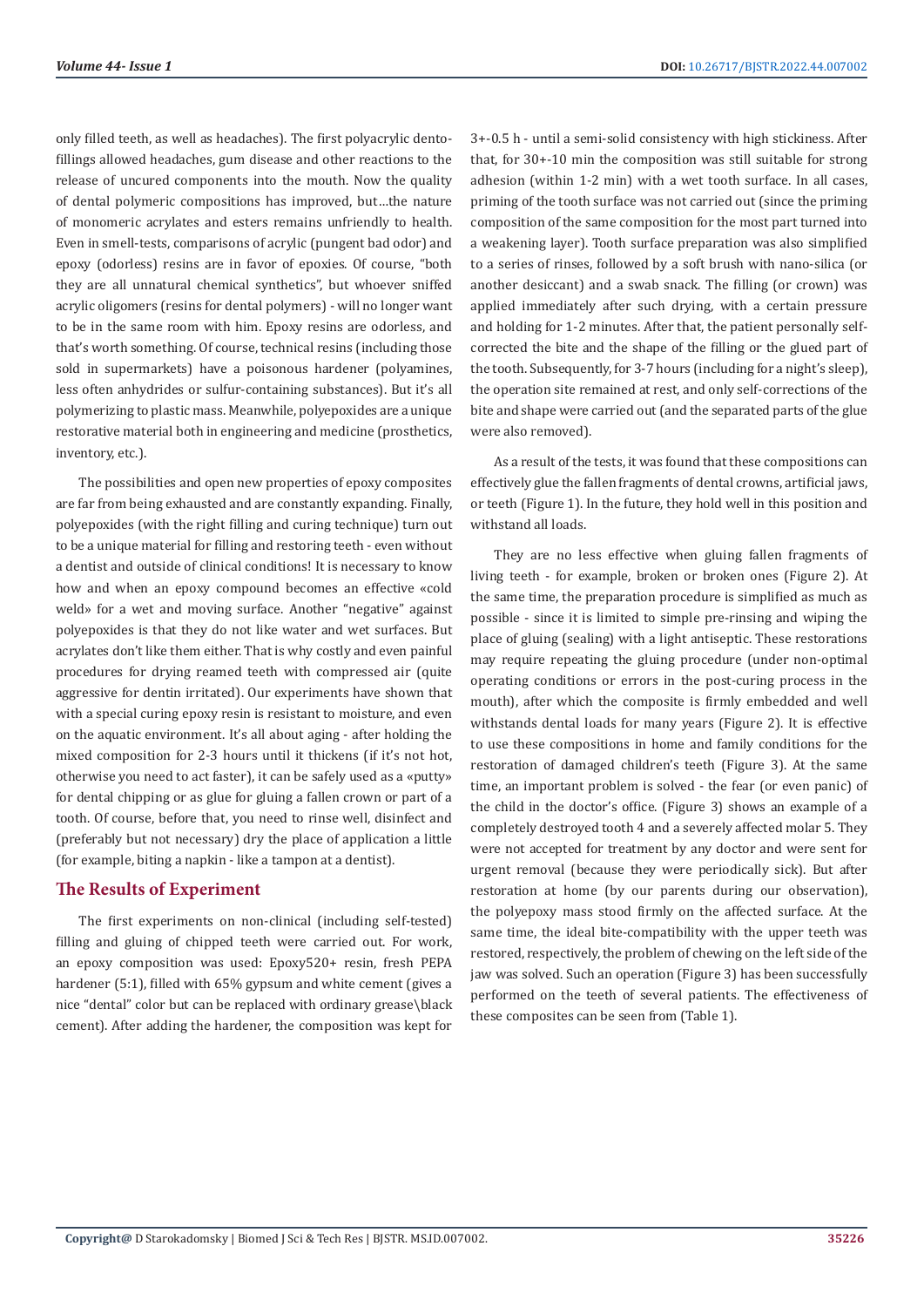

### **Figure 1:**

- A. The drop-down "crown" of an old patient, in the states initial.
- B. Prepared.
- C. Smeared with the composition and
- D. Inserted back.



#### **Figure 2:**

- A. Damaged.
- B. By a marginal chip of enamel.

C. And rejected for further treatment of the  $7<sup>th</sup>$  tooth of a man; filling composition at the time of mixing the resin with the filler.

D. Restored tooth one month after the chip was glued back.



Figure 3: Shows examples of restorations implemented in 2020-2021 by our epoxy-composites.

- A. Extreme milk teeth (molars) of a schoolgirl in a completely degraded (not accepted for treatment) condition.
- B. And their appearance after a month of self-filling with our composition.

**Table 1:** The number of recorded effects according to the results of the first out-of-clinical restorations with epoxy composites.

|                                   | <b>Positive</b> | <b>Negative</b> |
|-----------------------------------|-----------------|-----------------|
| Filling of dental holes / caverns |                 |                 |
| Chip restoration                  |                 |                 |
| Crown restoration                 |                 |                 |